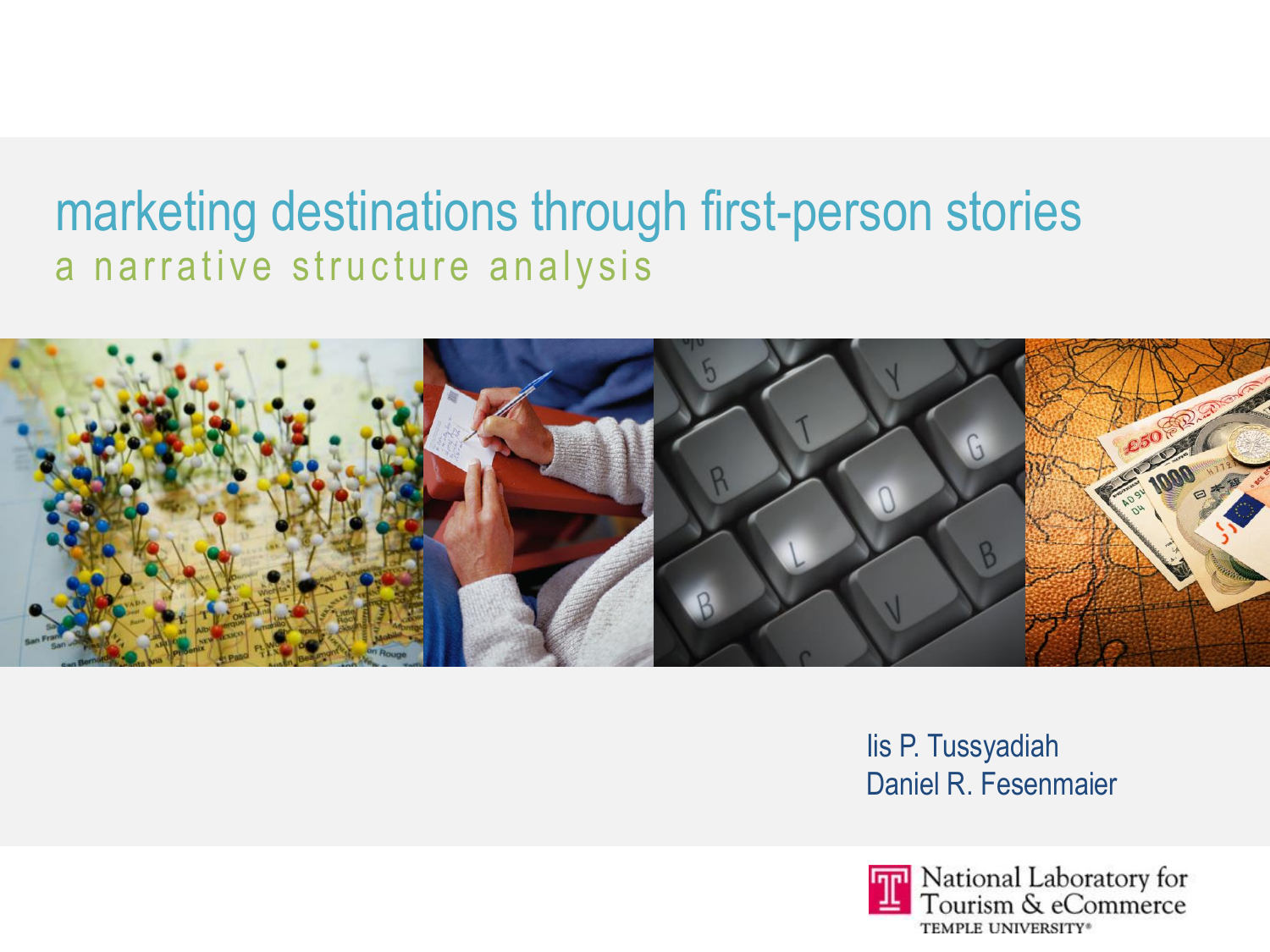## contents

**1**background theoretical foundation

**2**purposes

**3** method

analysis procedure data collection

analysis & findings



**4**



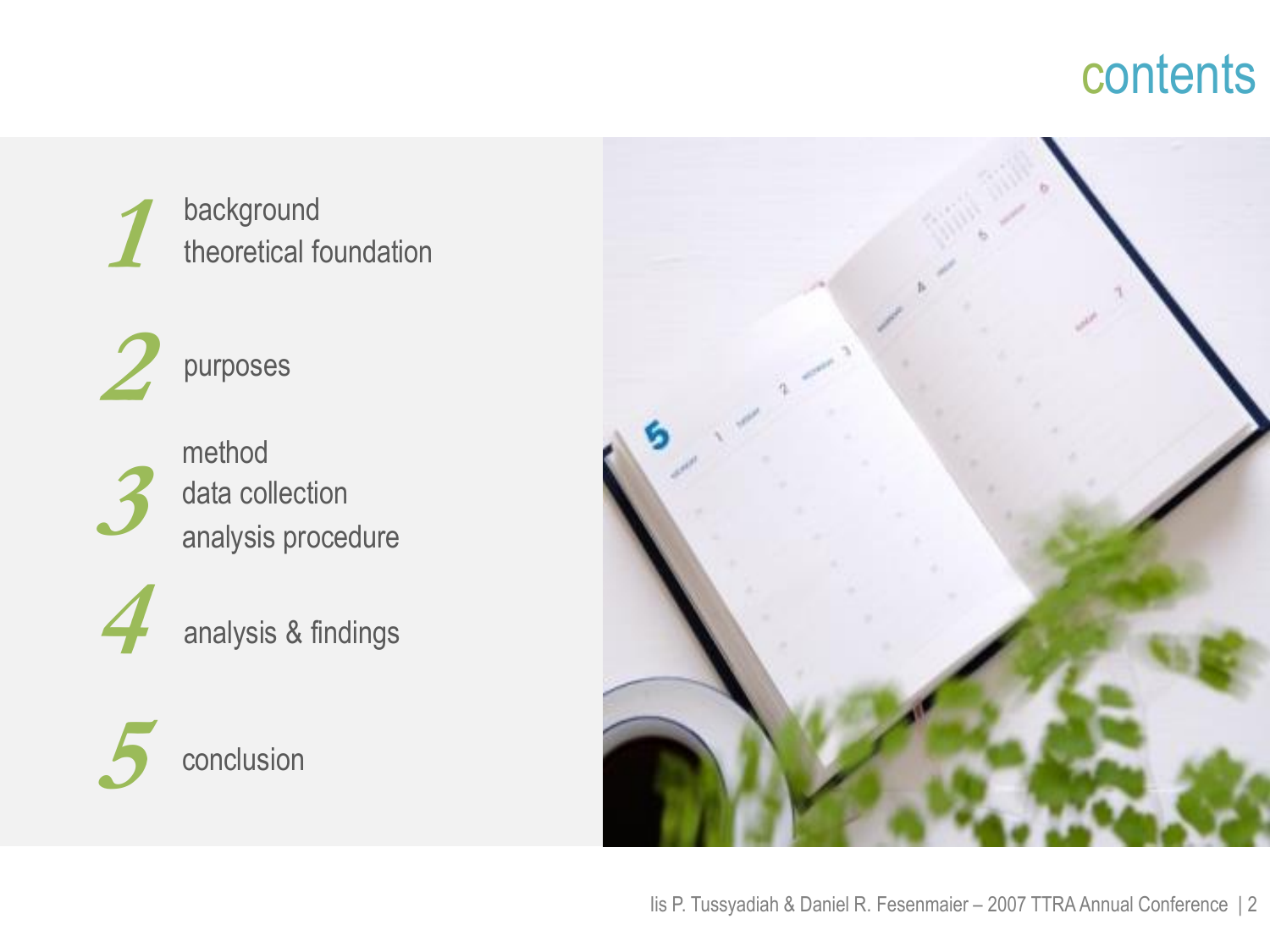background

people create stories to organize their **experiences** and communicate those experiences to others

## **n a r r a t i v e s**

people use the self-constructed narratives stored in their memory as a basis for judgments of other people, objects, or events

> narratives enable people interpret the world around them in order to create meaning and to encourage imagination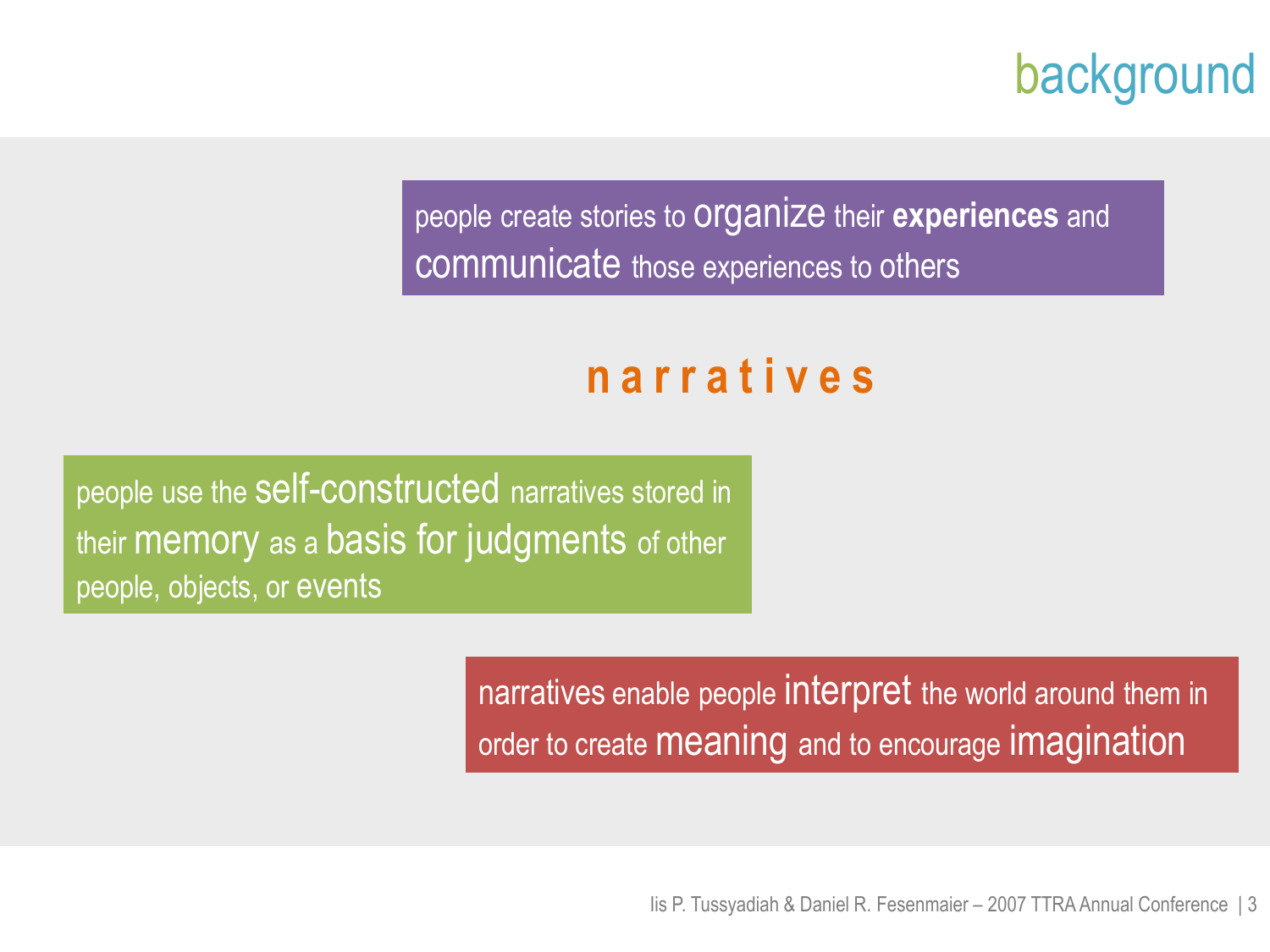

### **n a r r a t i v e s**

storytelling is one of the most powerful tools for presenting products, services, or brands to consumers

Iis P. Tussyadiah & Daniel R. Fesenmaier – 2007 TTRA Annual Conference | 4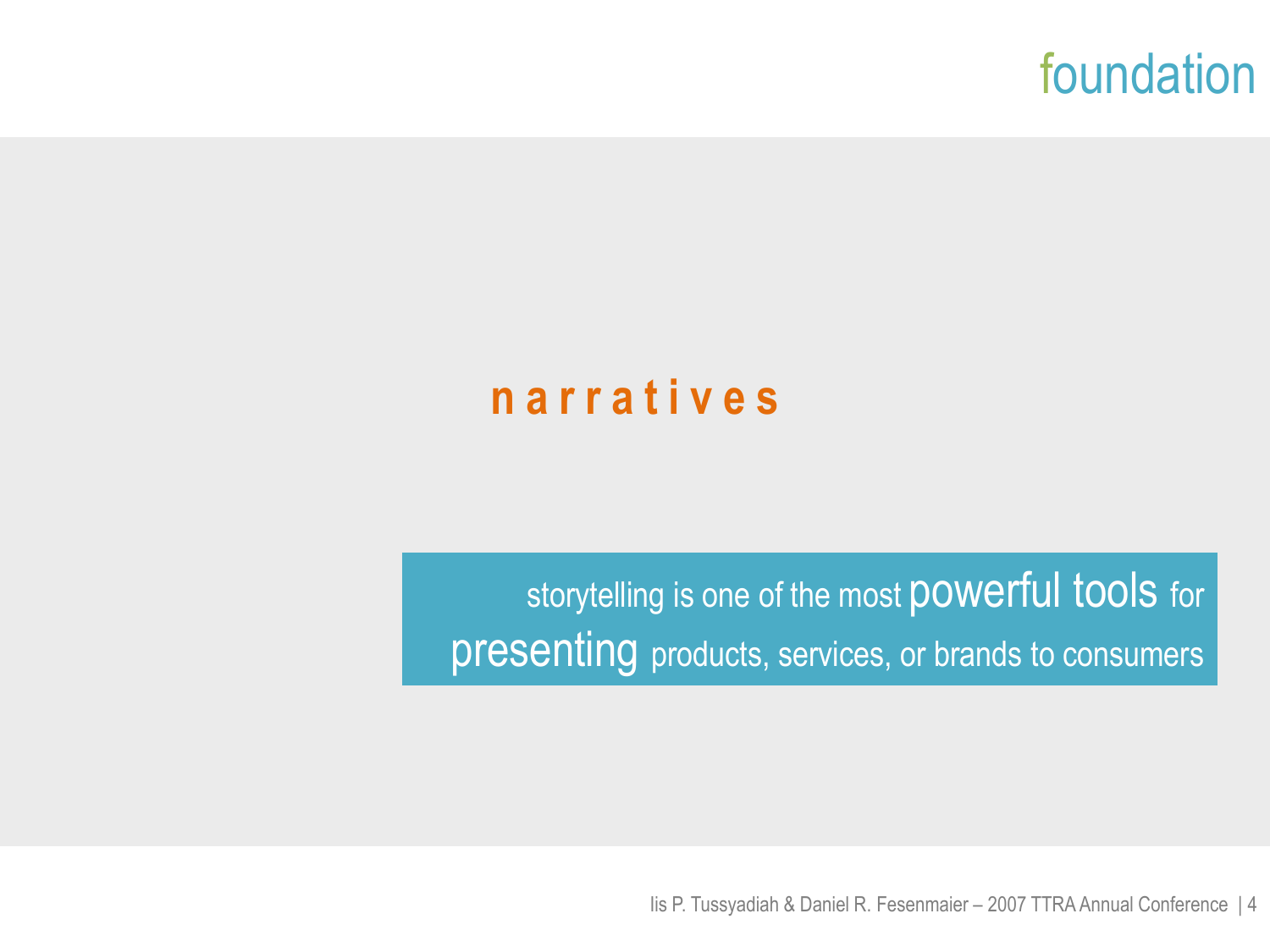## background

### "narrativistic" attitude of tourists

tourists communicate their travel memories through a combination of text, images, videos, and/or music to share stories about tourism products and **experiences** 

user-created contents | consumer-generated media

DMOs have started to incorporate the narrative and interactive nature of first-person stories as a feature of their websites (e.g., visitPA.com)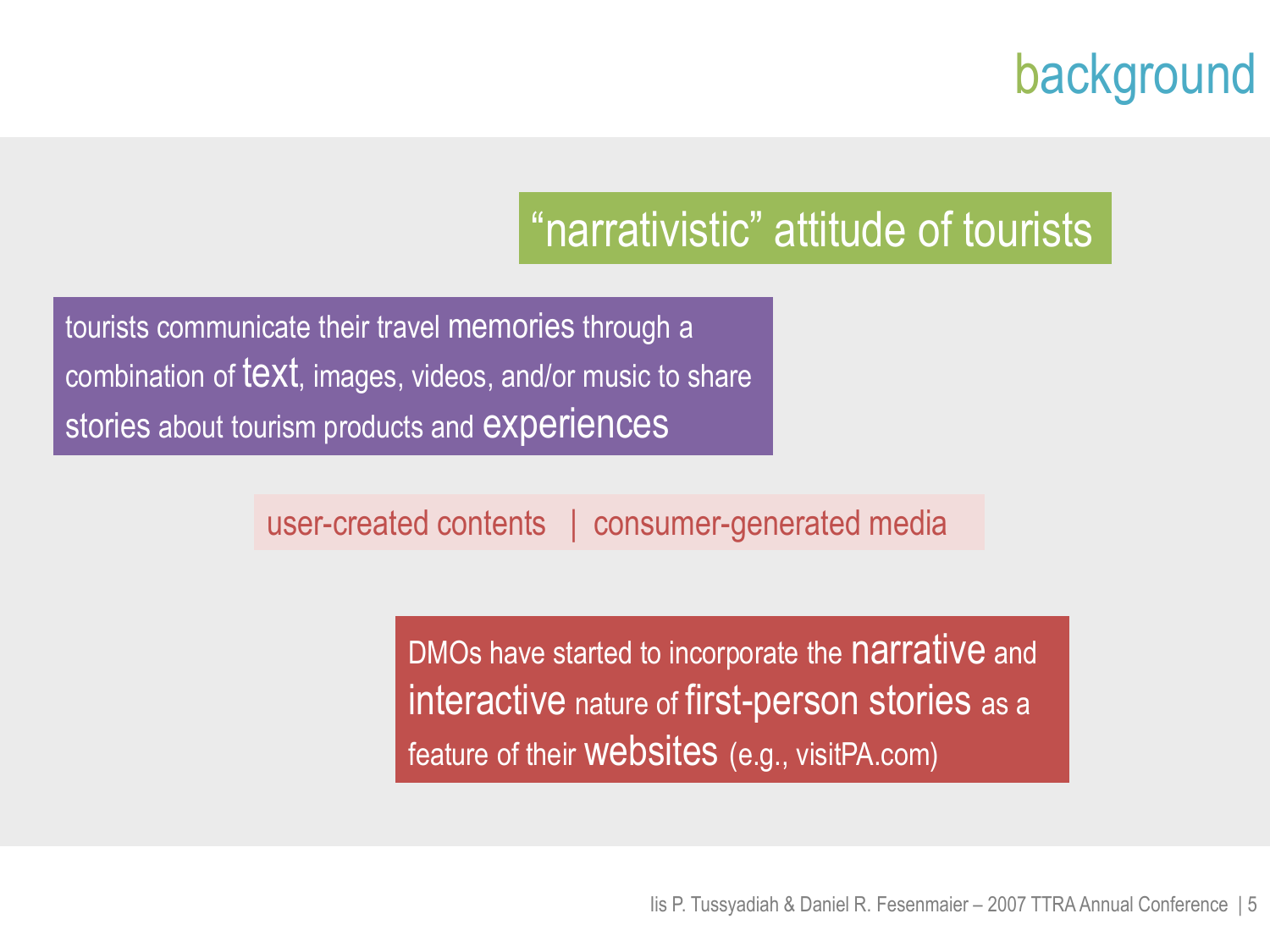

#### STORIES FROM THE ROAD  $\rightarrow$

#### What a Long Strange Trip...

During the summer of 2005, lots of people got to know our PA Roadtrippers - their stories circulated far and wide, and their blogs became pretty darn famous! Maybe that's because their adventures were so compelling and (sometimes) downright odd. The first class of PA Roadtrippers were real people, not actors or advertising types, and they filed their dispatches faithfully so that their audience could experience the State of Independence through their eves. We invite you to browse around and get to know them:



**FEATURED ROADTRIPS**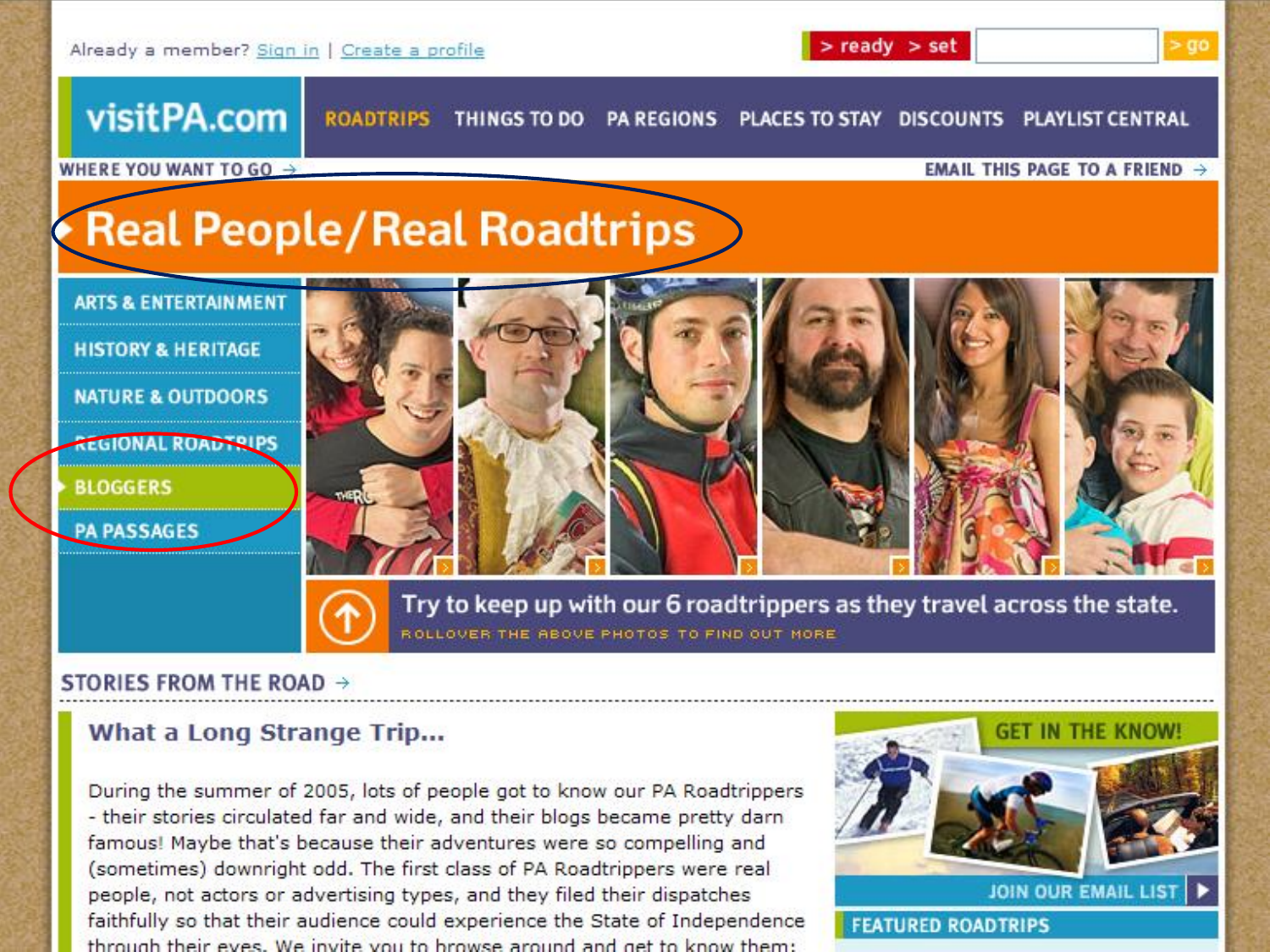

#### **n a r r a t i v e s**

**blog** is a digital version of word-of-mouth, offers **thick** experiential aspects of a travel

Iis P. Tussyadiah & Daniel R. Fesenmaier – 2007 TTRA Annual Conference | 7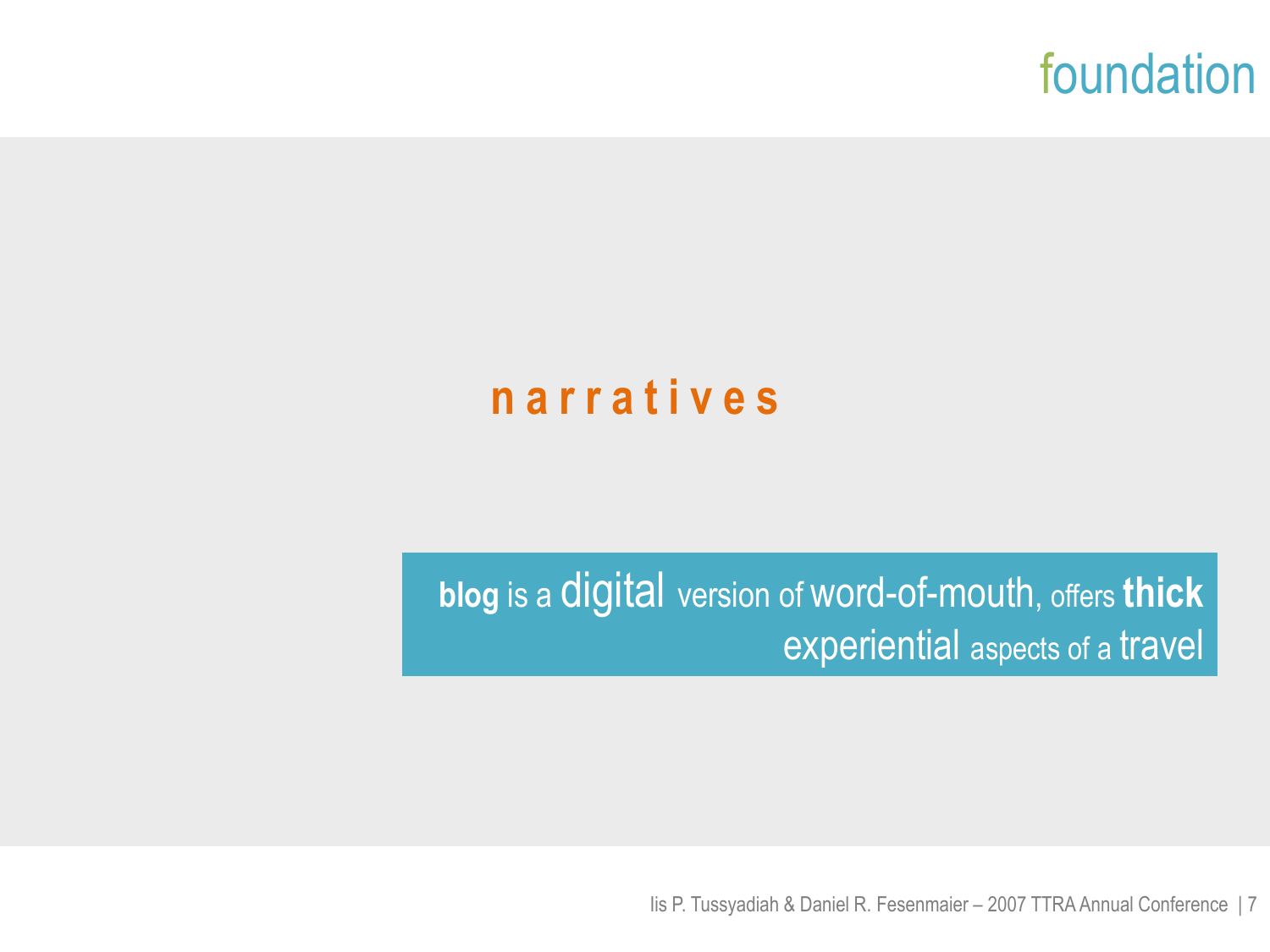#### purposes

explores how personal travel narratives are constructed by **deconstructing** the stories into **meaningful sequences**

examines the merits of introducing a journal-like narrative approach to destination marketing by **abstracting** the **key marketing elements** from the stories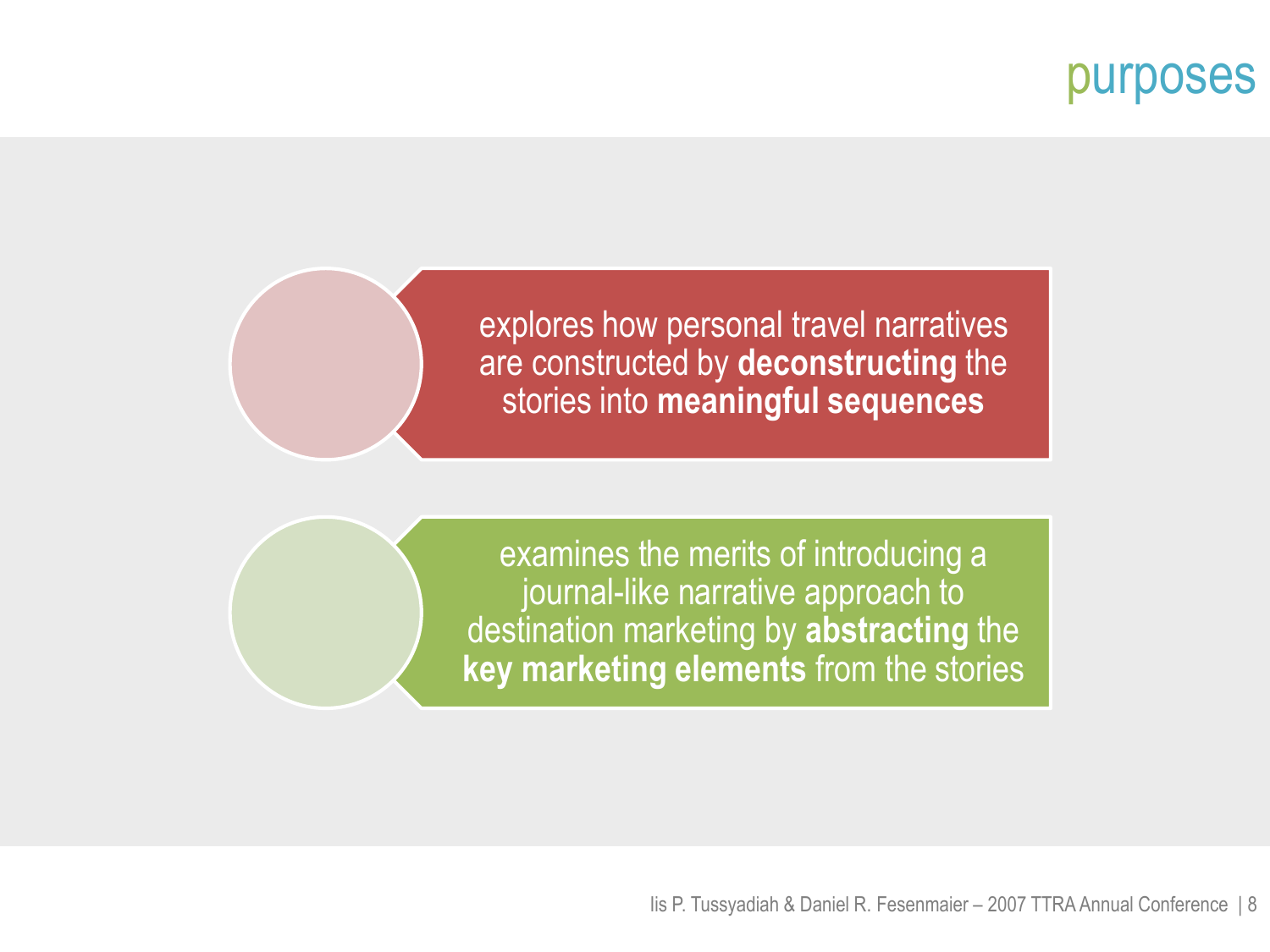### method



### **interpretivist** approach, analyze the qualitative data based on Subjective interpretation

Iis P. Tussyadiah & Daniel R. Fesenmaier – 2007 TTRA Annual Conference | 9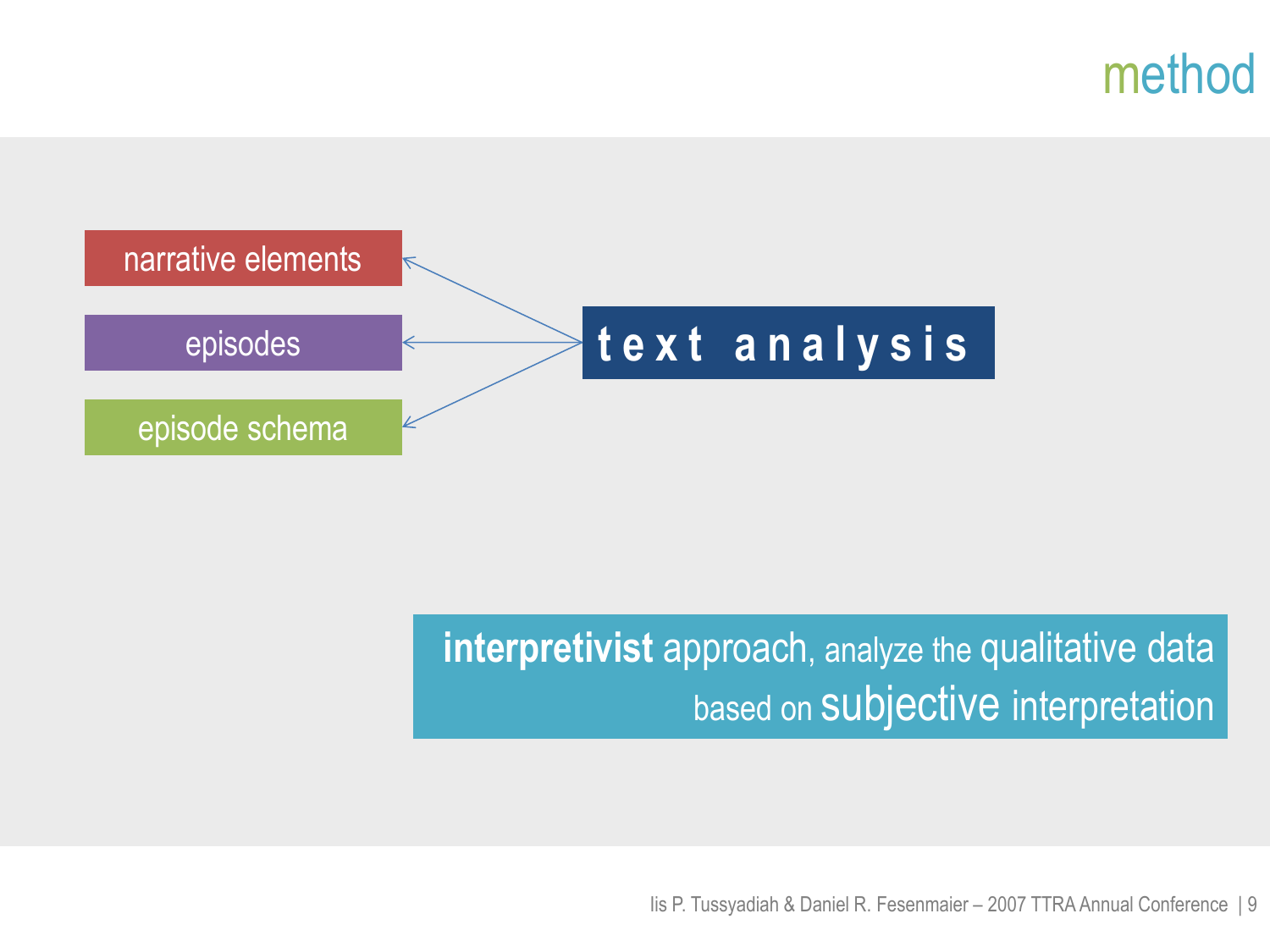### data

# visitPA.com roadtripper blogs

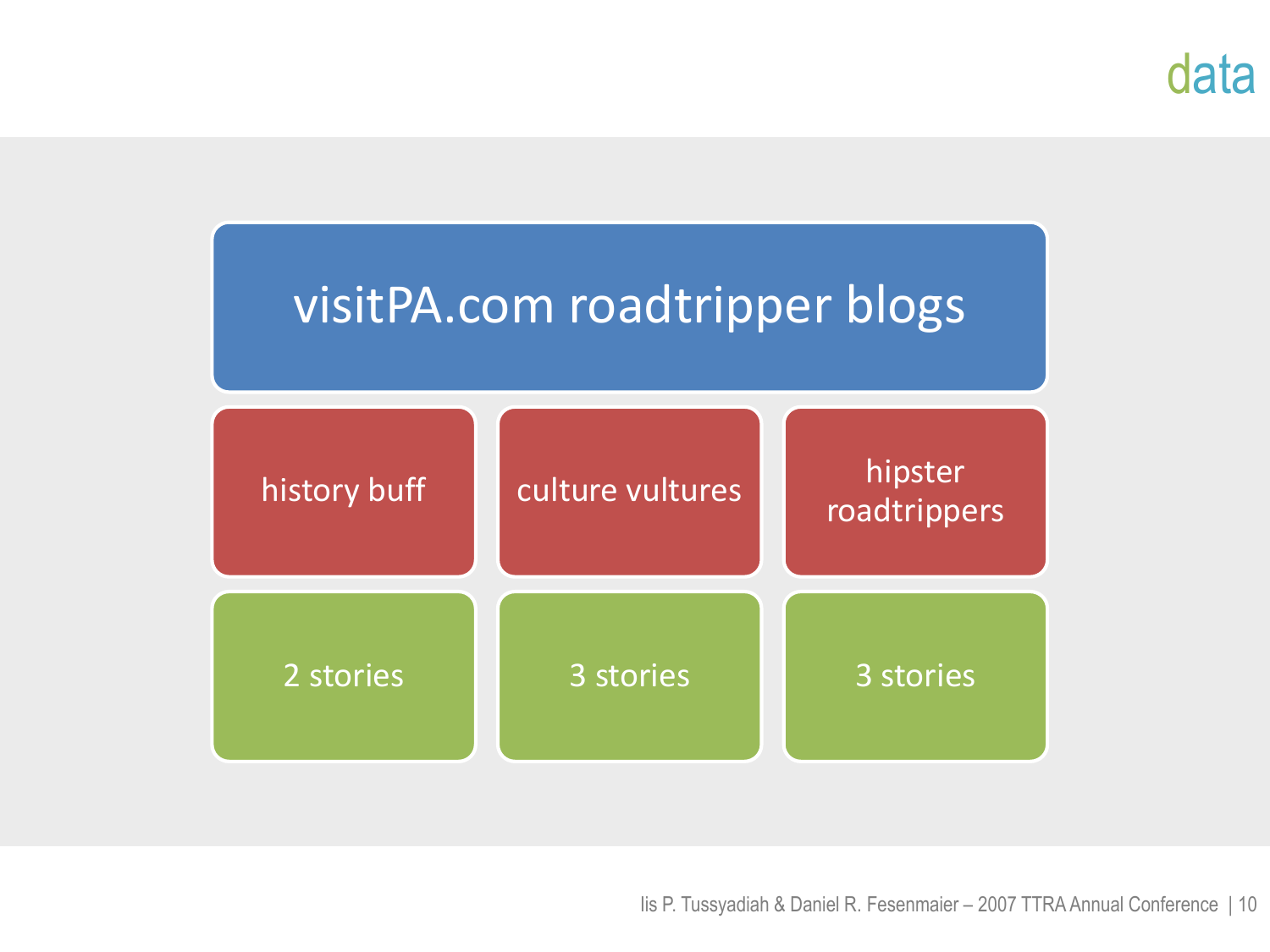# analysis procedure

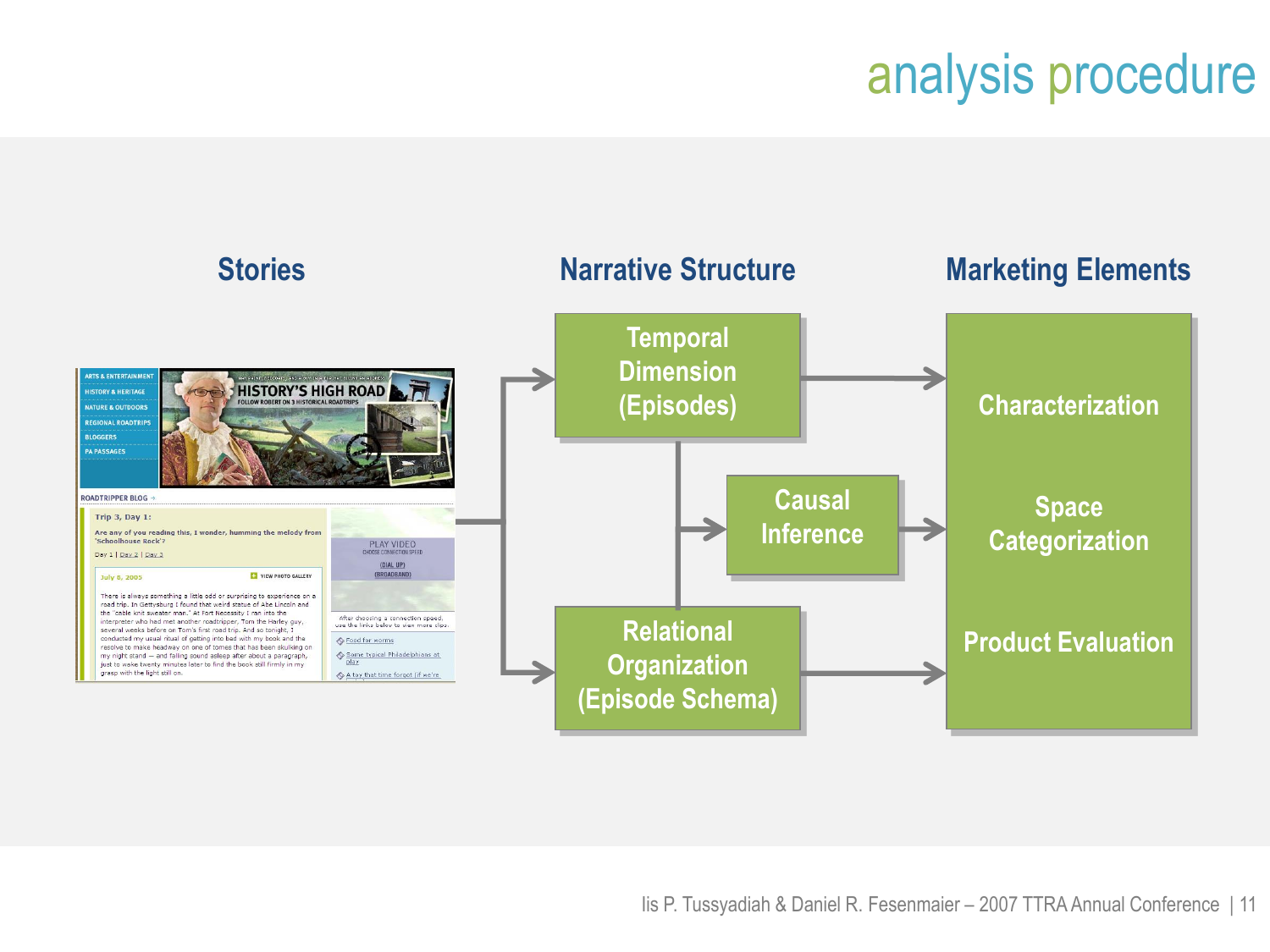## characterization: introduction of hero & heroine

the **effectiveness** of a story relies on its ability to present structured characters' action sequences

> characters in a story are lived identities to which people can relate in real life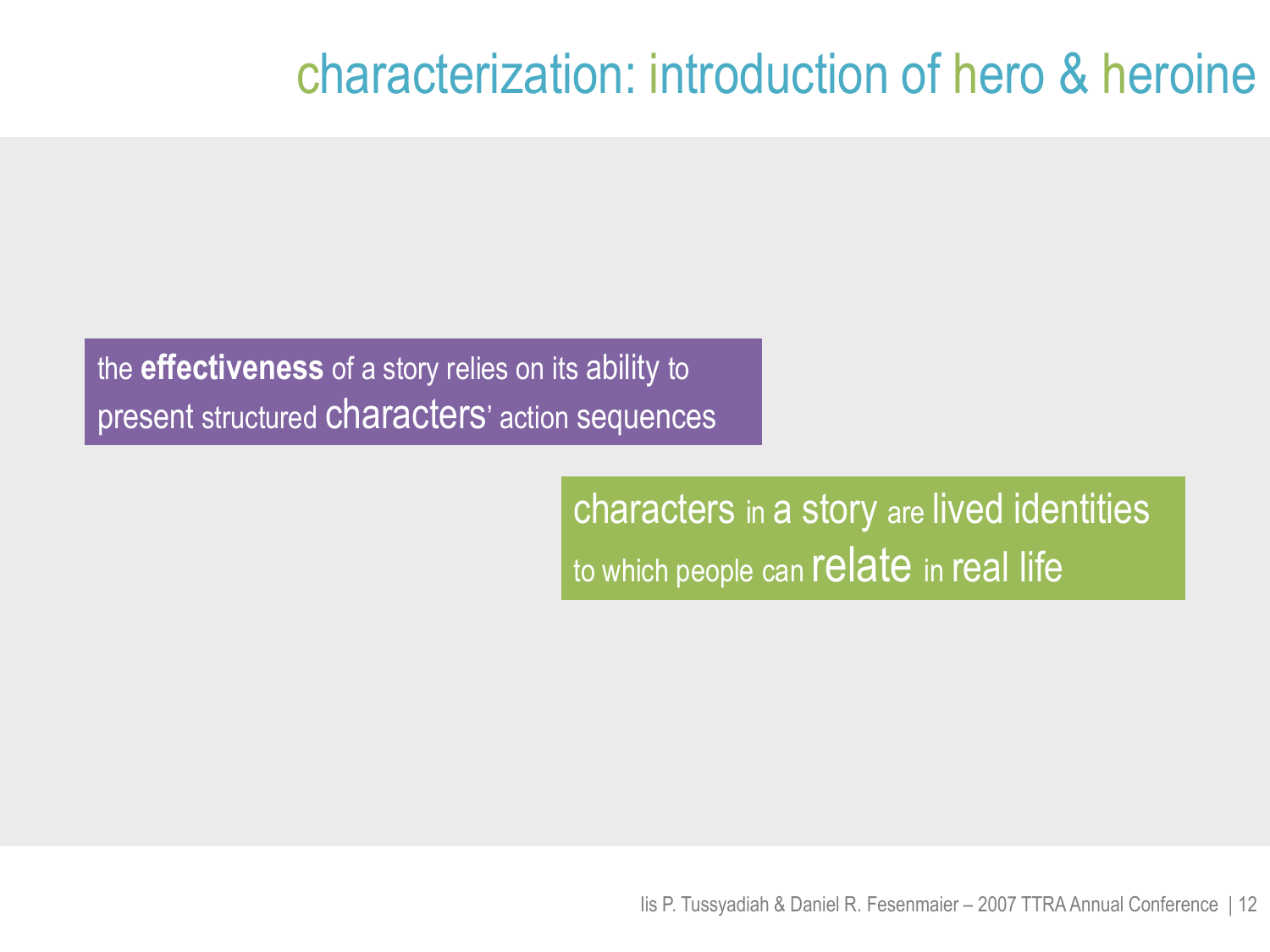## characterization: access to lived tourist identities



### **History Buff**

Robert (37), Married *Keywords:* book, city living, history, tradition, kids, parents

#### **Culture Vultures**

Manisha (26) & Preethi (27), **Singles** 

*Keywords:* second-year business students, top tier school, clueless about direction, bridal shower, dress, makeup

#### **Hipster Roadtrippers**

Mike (29) & Tamara (30), Married *Keywords:* Mexican (food/spot), cool spot, drinks, music, game, history walk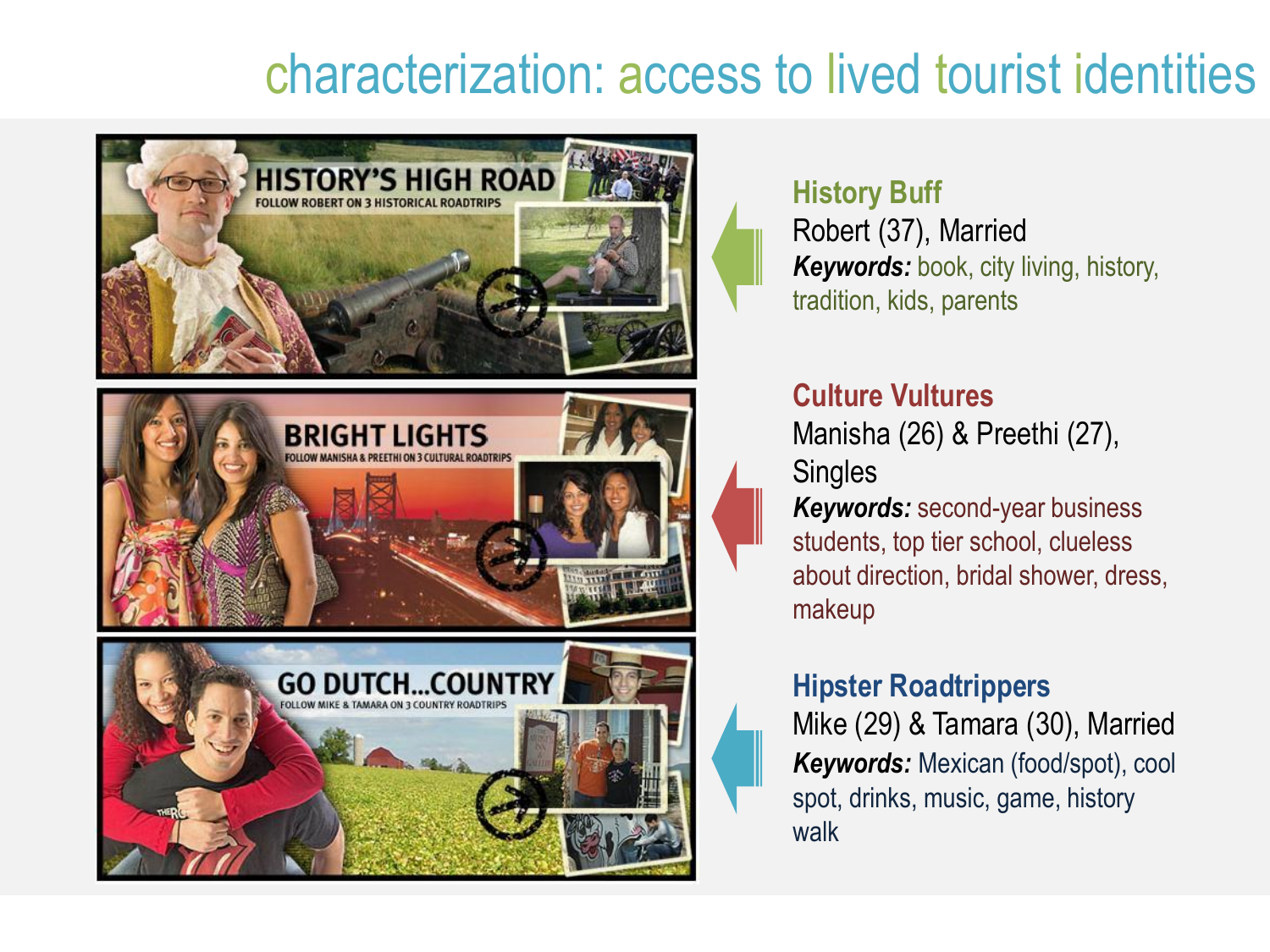## key characterization: label

history buff

culture vultures

hipster roadtrippers

the characterization is strongly associated with the product that they (PA tourism office) are trying to sell, i.e., different types of tourist attractions and forms of trip itineraries

labeling actors with travel genres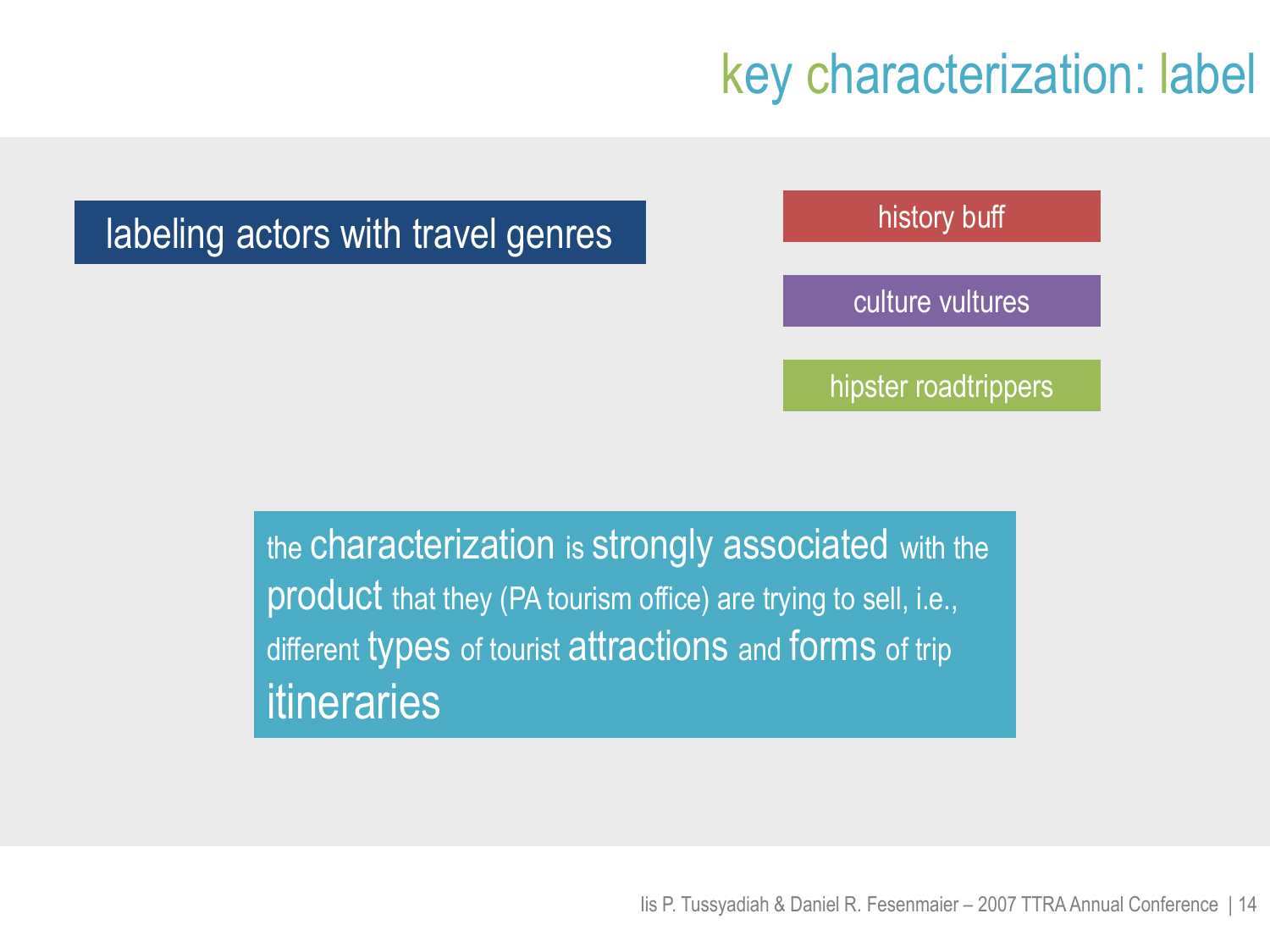## key characterization: multiple characters

#### leading character with supporting actors | multiple characters

the introduction of multiple characters in a story is important for audiences' sense-making process, they are able to understand the narrative plots by connecting the narrative parts from the characters' interactions with each other.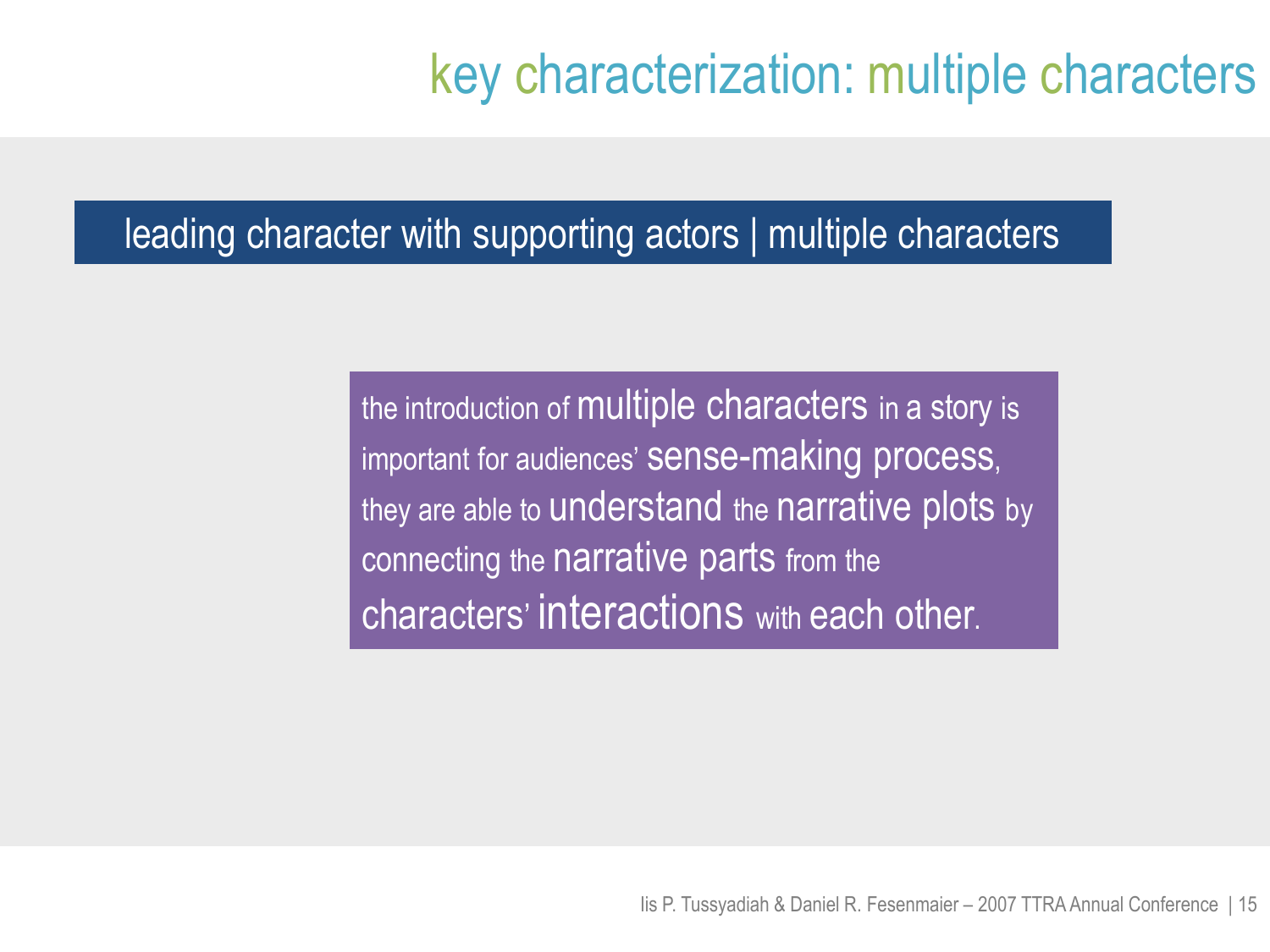# story episodes: temporal dimensions

the narrative structure of the blogs were deconstructed based on the chronology or temporal dimension of **events**

#### temporal sequences of tourists' movement

three time intervals: morning, afternoon, and evening

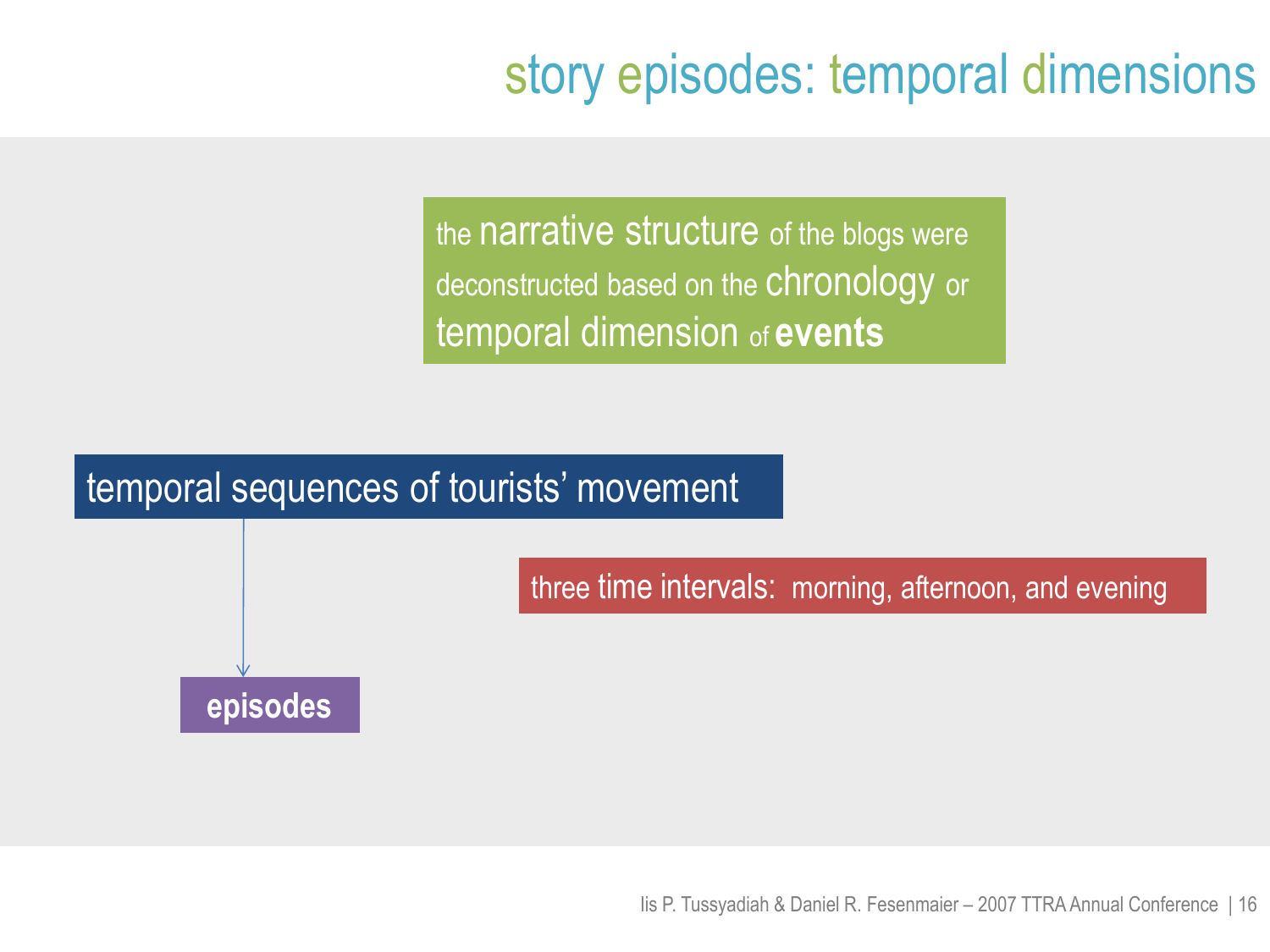# story episodes: temporal dimensions



#### *Hipster Roadtrippers – Day 2*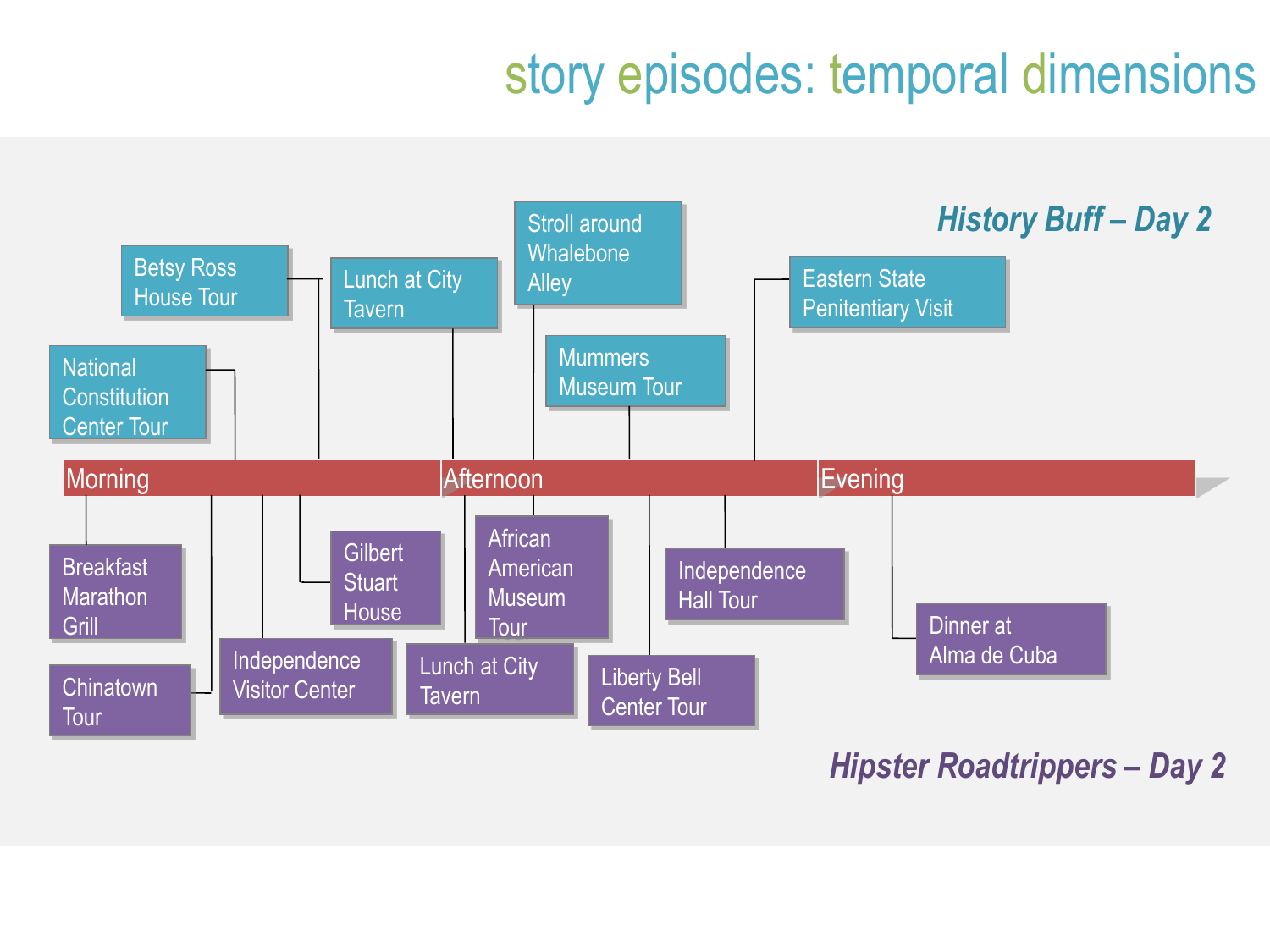## space categorization

the experiences represented in the narratives can be plotted into spatial movements

#### spatial sequences of tourists' movement

the attractions and places visited by each blog character and their movement patterns signify the space categorization of each travel genre

#### **tourist-activated network**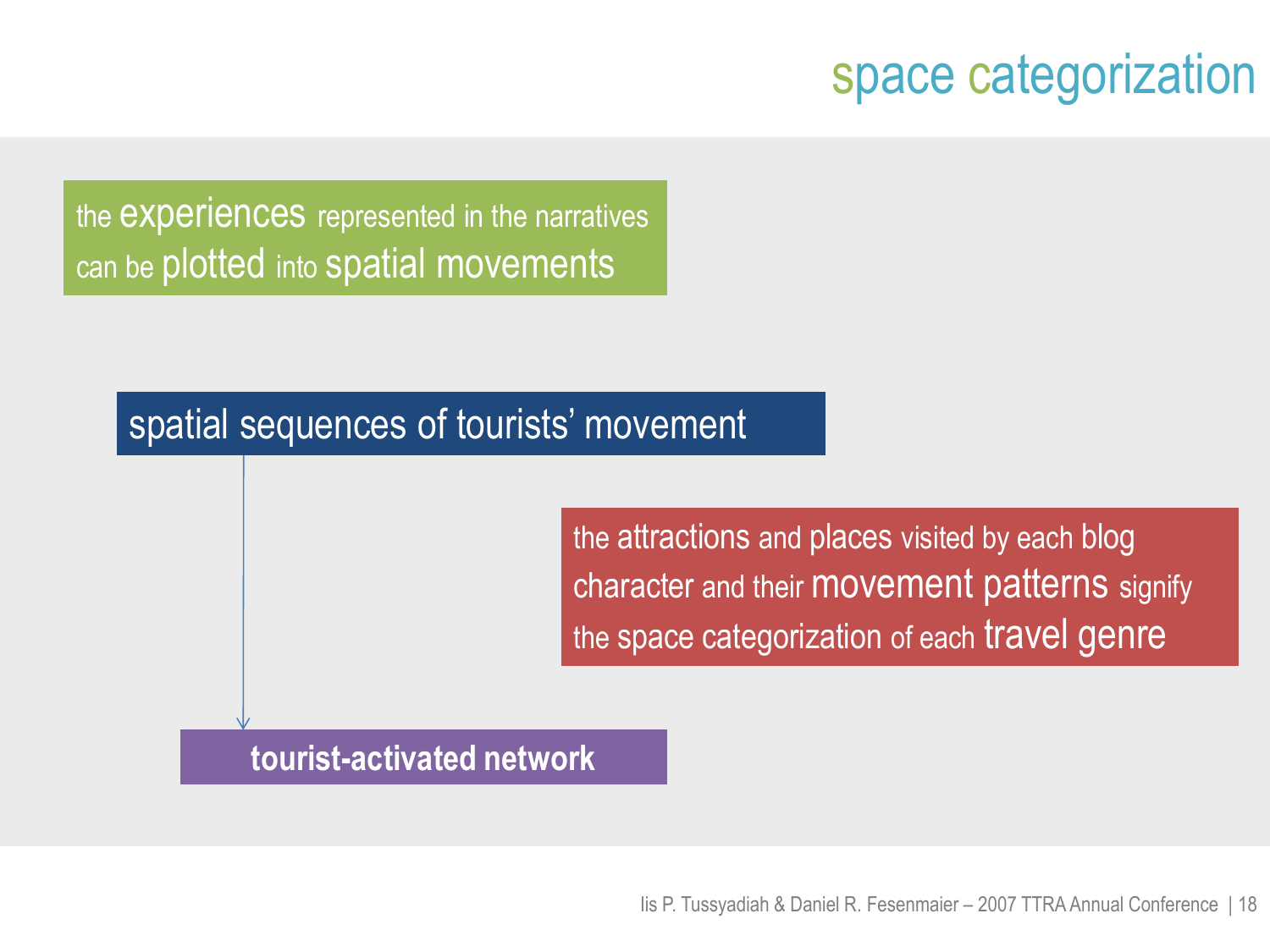## space categorization: spatial networks

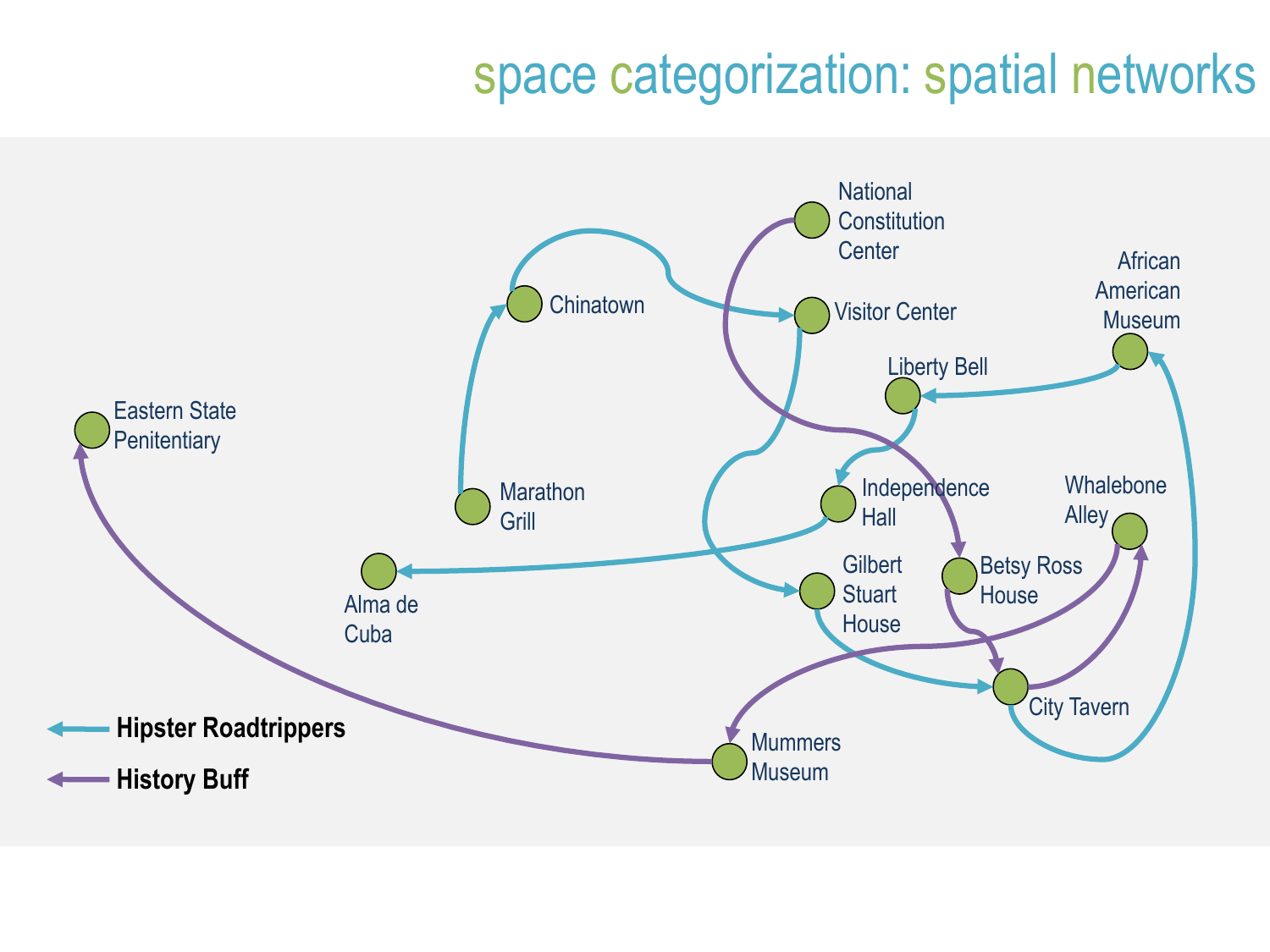# episode schema: relational organization

the narratives were deconstructed by their relational organization: goals – actions – outcomes

#### keyword search on each identified episodes

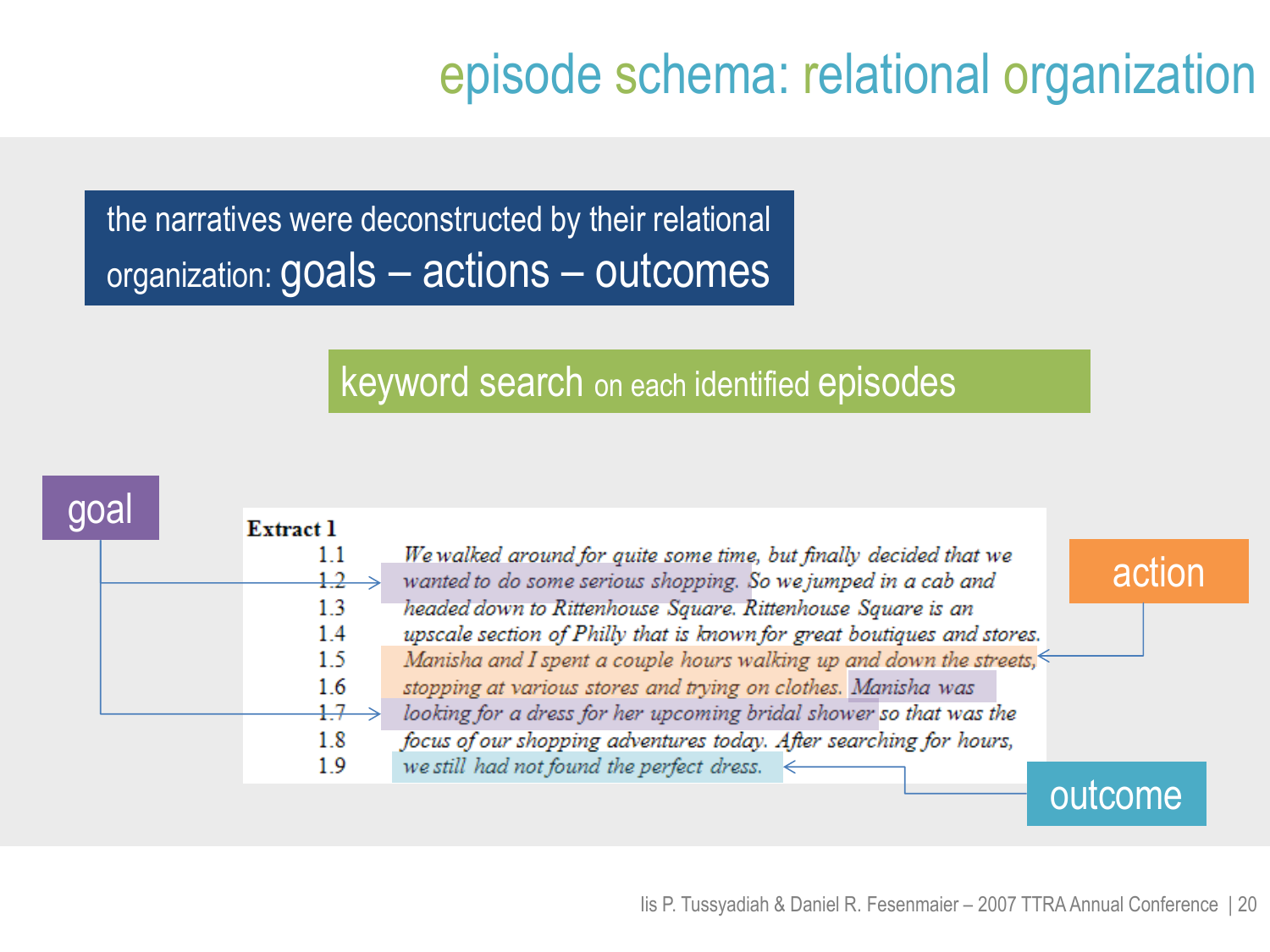# product evaluation

#### extract positive & negative feelings

general statements about satisfaction, the quality of attractions and facilities, the level of information available to make decisions, and knowledge gained

> most stories contain positive evaluation, a few negative notions were mostly results of negative outcomes in attempts to achieve certain goals, not directly related to the quality of the products